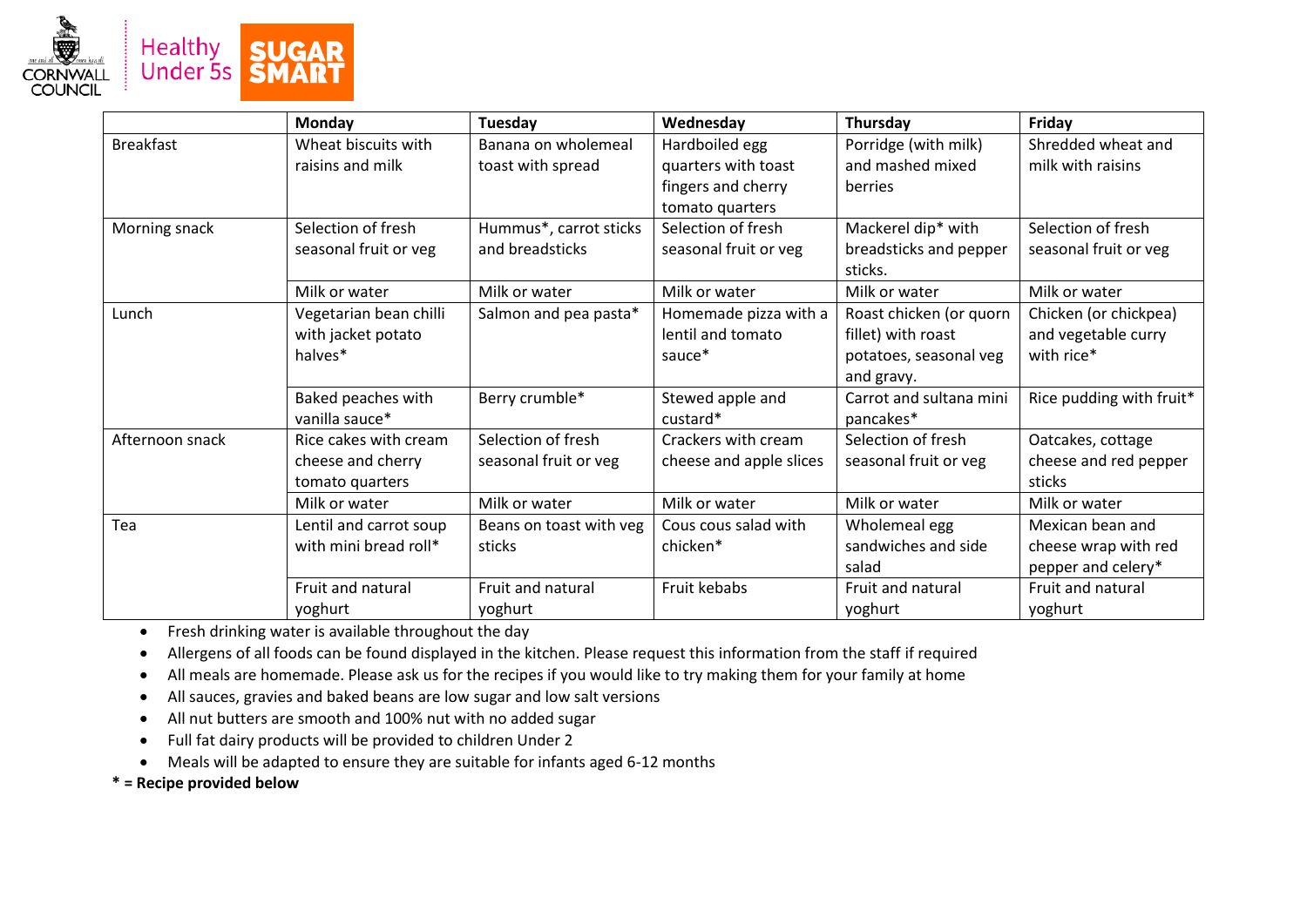

|                  | Monday                                                      | Tuesday                                                    | Wednesday                                        | Thursday                                         | Friday                                                                      |
|------------------|-------------------------------------------------------------|------------------------------------------------------------|--------------------------------------------------|--------------------------------------------------|-----------------------------------------------------------------------------|
| <b>Breakfast</b> | Porridge with mashed<br>banana.                             | Wheat biscuits with milk<br>and mixed berries              | Banana and apricot<br>bagels*                    | Shredded wheat and<br>milk with raisins          | Nut butter toast fingers<br>and satsuma segments                            |
| Morning snack    | Pitta bread fingers with<br>tuna pate and carrot<br>sticks* | Selection of fresh<br>seasonal fruit or veg                | Rice cakes with mint and<br>cucumber yoghurt dip | Selection of fresh<br>seasonal fruit or veg      | Crackers with cheese<br>cubes and cucumber<br>sticks                        |
|                  | Milk or water                                               | Milk or water                                              | Milk or water                                    | Milk or water                                    | Milk or water                                                               |
| Lunch            | Spaghetti Bolognaise<br>with hidden veggies*                | Creamy chicken and leek<br>hotpot served with<br>broccoli* | Turkey stir-fry with<br>noodles*                 | Mediterranean pie<br>served with green<br>beans* | Fish pie with sweet<br>potato topping served<br>with sweetcorn and<br>peas* |
|                  | Poached pears and<br>custard*                               | Rice pudding with<br>chopped fruit*                        | Pineapple upside down<br>cake *                  | Fruity frozen yoghurt*                           | Creamy apricot dessert*                                                     |
| Afternoon snack  | Selection of fresh<br>seasonal fruit or veg                 | Plain popcorn and<br>seasonal fruit/veg                    | Selection of fresh<br>seasonal fruit or veg      | Crumpets, soft cheese<br>and pepper sticks       | Selection of fresh<br>seasonal fruit or veg                                 |
|                  | Milk or water                                               | Milk or water                                              | Milk or water                                    | Milk or water                                    | Milk or water                                                               |
| Tea              | Scrambled egg and<br>spinach on toast                       | Pasta and bean salad                                       | Minestrone soup*                                 | Mini vegetable quiches*                          | Hummus and grated<br>carrot pinwheels.                                      |
|                  | Fruit and natural<br>yoghurt                                | Fruit and natural<br>yoghurt                               | Fruit and natural<br>yoghurt                     | Fruit kebabs                                     | Fruit and natural<br>yoghurt                                                |

Fresh drinking water is available throughout the day

Allergens of all foods can be found displayed in the kitchen. Please request this information from the staff if required

- All meals are homemade. Please ask us for the recipes if you would like to try making them for your family at home
- All sauces, gravies and baked beans are low sugar and low salt versions
- All nut butters are smooth and 100% nut with no added sugar
- Full fat dairy products will be provided to children Under 2
- Meals will be adapted to ensure they are suitable for infants aged 6-12 months

**\* = Recipe provided below**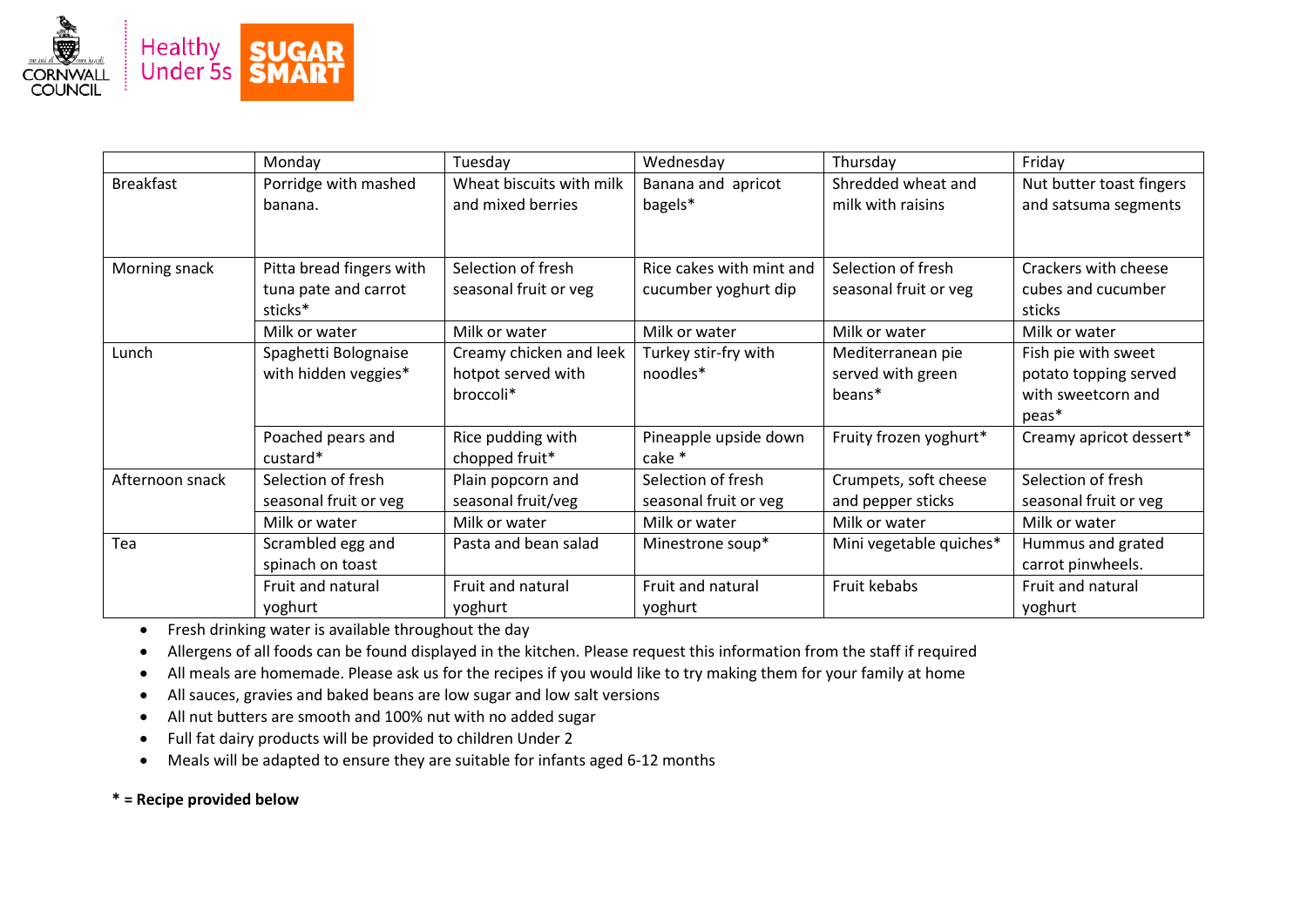

# **Recipes to accompany menu**

Please note that these recipes are a rough guide that can be adapted and exact portions sizes are not given.

For infants aged 6-12 months, stock cubes and bullion powder should be omitted from recipes. All recipes can be adapted to ensure they are the appropriate texture e.g. mashed or finger food for infants.

## **Week 1**

## **Monday**

**Vegetarian bean chilli with jacket potato halves** (makes approx. 8 child size portions) - *Adapted from First Steps Nutrition Trust*

## **Ingredients:**

- $\bullet$  4 large jacket potatoes (approx. 200g each) 100g per child
- $\bullet$  1 % tablespoons vegetable oil
- 1 small onion, peeled and diced
- 1 teaspoon low salt bouillon powder
- 1 red pepper, de-seeded and diced
- 2 large tomatoes, diced
- 400g red kidney beans (use the beans and the water they are in)
- 1 teaspoon chilli powder
- 1 teaspoon dried mixed herbs

## **Method:**

- 1. Prick the potatoes with a fork and place in a hot oven for approx. 40 minutes until tender.
- 2. Meanwhile, heat the oil in a large pan, add the diced onions and bouillon powder and fry, stirring all the time, until the onions soften.
- 3. Add all the other ingredients and simmer gently, stirring regularly, for about 10 minutes until all the vegetables are soft.
- 4. Serve over cooked jacket potatoes halves.

## **Baked peaches and Vanilla Sauce** (serves approx. 10 children)

- 5 peaches, halved
- 500ml milk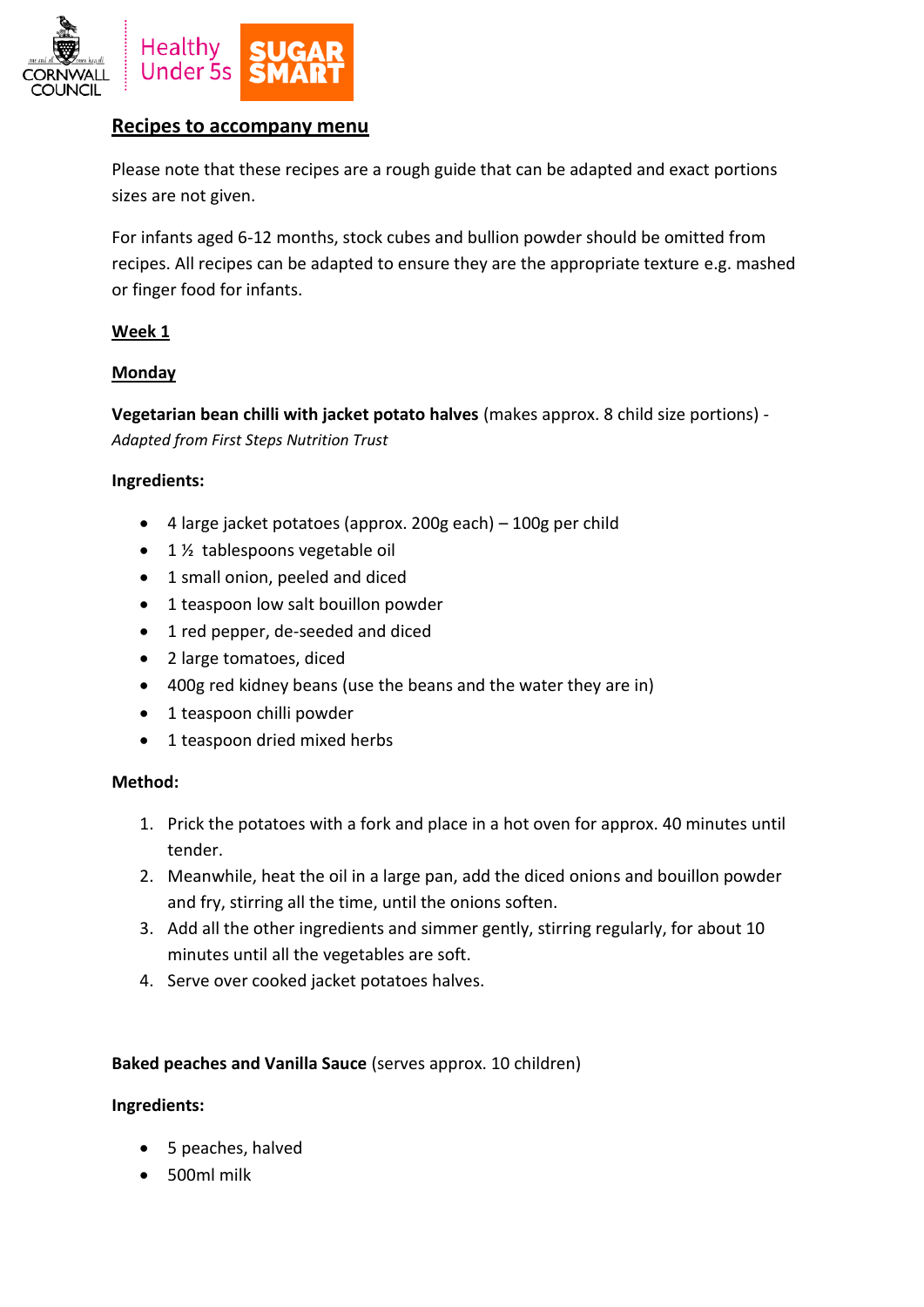

- 1 heaped tablespoon cornflour
- ½ teaspoon vanilla extract
- 1 teaspoon caster sugar

- 1. Heat the oven to 180C/fan 160C/gas 4. Put the peach halves in a tray bake for for 15- 20 minutes, or until soft but still holding their shape.
- 2. Meanwhile, mix a small amount of the milk with the cornflour to make a smooth paste.
- 3. Heat the remaining milk with the vanilla extract, sugar and cornflour mixture on a low heat until it thickens.
- 4. Serve the sauce of the peach halves.

**Lentil and Carrot Soup** (makes approx. 8 child size portions) – *Adapted from First Steps Nutrition Trust*

## **Ingredients:**

- 2 tablespoons vegetable oil
- 1 clove garlic, crushed
- 1 teaspoon low salt bouillon powder
- 3-4 large carrots, peeled and diced (about 350g prepared weight)
- 165g dried red lentils
- 1 litre water

# **Method:**

- 1. Heat the oil in a large pan, add the garlic, bouillon powder and carrots, and fry gently, stirring regularly, for 5 minutes.
- 2. Add the lentils and water and bring to the boil, stirring occasionally.
- 3. Simmer for about 20 minutes until the lentils are soft.
- 4. Either serve the soup as it is, with chunks, or mash, sieve or blend to make a smooth soup

**\_\_\_\_\_\_\_\_\_\_\_\_\_\_\_\_\_\_\_\_\_\_\_\_\_\_\_\_\_\_\_\_\_\_\_\_\_\_\_\_\_\_\_\_\_\_\_\_\_\_\_\_\_\_\_\_\_\_\_\_\_\_\_\_\_\_\_\_\_\_\_\_\_\_\_**

# **Tuesday**

## **Hummus**

# **Ingredients:**

400g can chickpeas, drained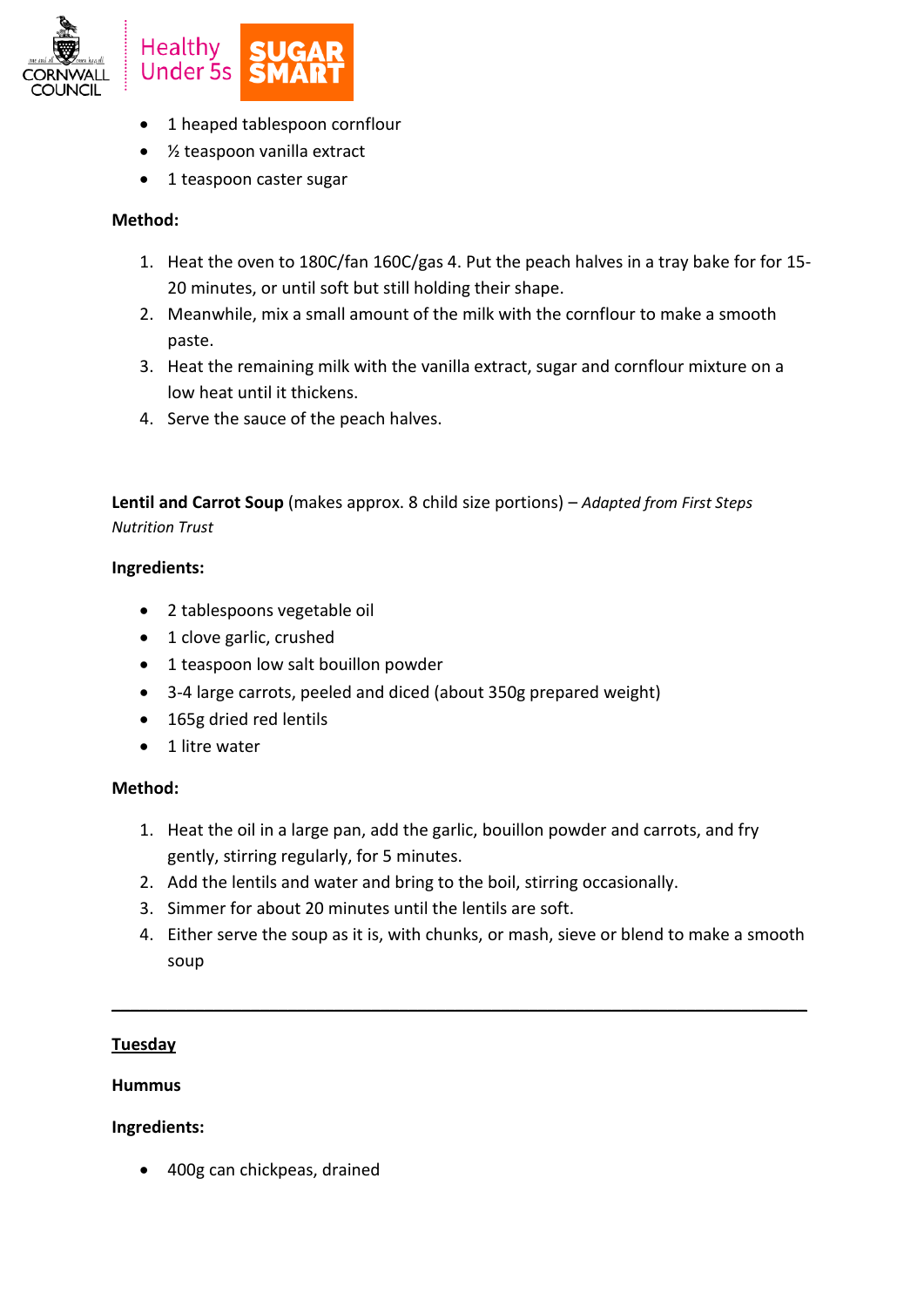

- 2 tablespoons olive oil
- 100g full fat soft cheese
- Juice of 1 lemon
- 1 garlic clove, crushed
- 1-2 tablespoons tahini (sesame seed paste)

- 1. Place all the ingredients into a food processor and blend until smooth.
- 2. Add peas or red peppers or beetroot to offer a variety of colours, tastes and textures

**Salmon and pea pasta** (makes approx. 6 child size portions) - *Adapted from BBC Good Food*

## **Ingredients:**

- 240g pasta
- 1 tablespoon vegetable oil
- 1 small onion, finely chopped
- 140g frozen peas
- 2 skinless salmon fillets, cut into small chunks
- 140g crème fraîche
- ½ low salt vegetable stock cube
- Small bunch chives, snipped

## **Method:**

- 1. Bring a pan of water to the boil and cook pasta according to the pack instructions.
- 2. Meanwhile, heat oil in a saucepan then add the onion and cook for 5 mins or until softened.
- 3. Add the frozen peas, salmon chunks, crème fraîche and 50ml water. Crumble in stock cube.
- 4. Cook for 5-7 mins until the fish is cooked through.
- 5. Stir in small bunch snipped chives and some black pepper.
- 6. Stir the sauce into the pasta.

# **Berry Crumble** – *Adapted from Change4Life*

- 200g frozen cherries
- 200g frozen summer fruits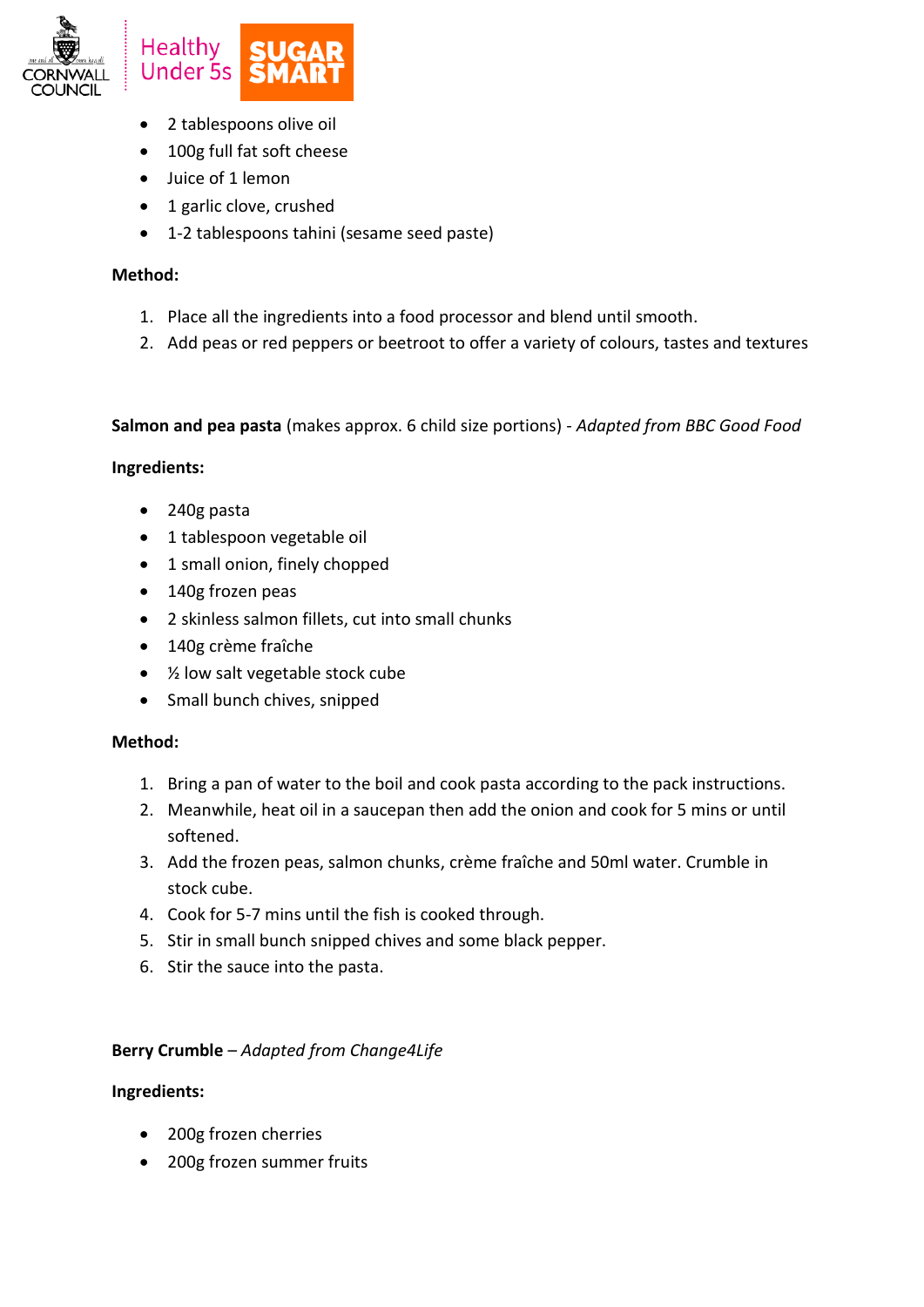

- 150g plain flour
- 75g lower-fat spread
- 30g porridge oats
- 1 tbsp demerara or granulated sugar

- 1. Preheat the oven to 180°C, fan oven 160°C, gas mark 4.
- 2. Put the frozen cherries and berries into a baking dish (there's no need to thaw them).
- 3. Put the flour into a large mixing bowl and add the lower-fat spread, rubbing it in with your fingertips until the mixture looks like fine breadcrumbs. Stir in the porridge oats and sugar.
- 4. Sprinkle the crumble topping evenly over the fruit. Place the dish on a baking tray and bake for 30-35 minutes.

**\_\_\_\_\_\_\_\_\_\_\_\_\_\_\_\_\_\_\_\_\_\_\_\_\_\_\_\_\_\_\_\_\_\_\_\_\_\_\_\_\_\_\_\_\_\_\_\_\_\_\_\_\_\_\_\_\_\_\_\_\_\_\_\_\_\_\_\_\_\_\_\_\_\_\_**

# **Wednesday**

**Homemade vegetable pizza with lentil and tomato sauce** (Makes 4 large pizzas) - *Adapted from BBC Good Food* 

## **Ingredients:**

For the pizza dough

- 150g wholemeal flour
- 350g strong white flour
- $\bullet$  1 % tsp dried fast action yeast
- 1 tbsp olive oil

## For the tomato sauce

- 100g red lentils, cooked according to packet instructions
- 1 can chopped tomatoes
- 1 small garlic clove
- Pinch of dried thyme

For the toppings

- 160g grated cheddar and mozzarella cheese
- 1 pepper, cut into strips
- 1 courgette cut into rounds
- 1 can salt-free sweetcorn, drained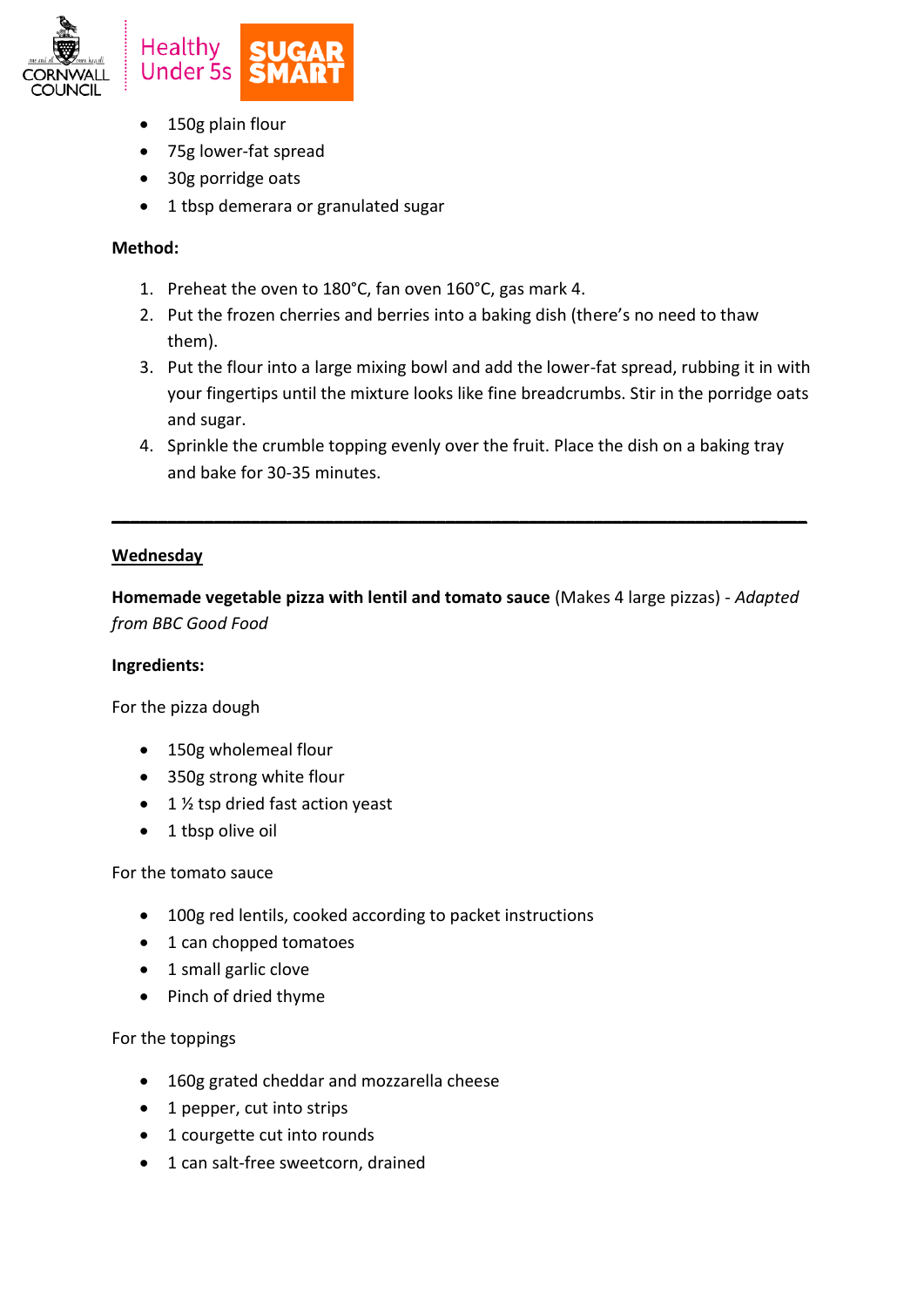

- 1. To make the dough, put both flours into a large bowl, then stir in the yeast. Make a well, pour in 400ml warm water and the olive oil and mix with a wooden spoon until you have a soft, fairly wet dough. Bring together with a light knead in the bowl then turn onto a lightly floured surface and knead for 5 mins until smooth. Cover with a tea towel and set aside. Leave the dough to rise if you have time but it's not essential for a thin crust.
- 2. To make the sauce, blitz the tomatoes, cooked lentils, garlic and thyme, either in a food processor or using a hand blender.
- 3. Heat oven to 240C/fan 220C/gas 8.
- 4. If the dough has had time to rise, give it a little knead in the bowl, then split into four balls. On a floured surface, roll out two of the balls into wide circles using a rolling pin. The dough needs to be very thin as it will rise in the oven. Lift these onto two floured baking sheets or pizza trays.
- 5. Smooth sauce over bases with a spoon. Scatter with the toppings.
- 6. Cook for around 10-15 mins until crisp.

**Custard** (serves approx. 10 children) - *Adapted from First Steps Nutrition Trust*

## **Ingredients:**

- 500ml milk
- 50g custard powder

# **Method**

- Mix a little of the milk and all of the custard powder in a bowl until smooth.
- Heat the rest of the milk in a saucepan until hot, then pour over the custard powder and mix well. Return the pan to the heat and stir continuously to avoid lumps.
- When the mixture starts boiling, slightly lower the heat. Continue stirring until the custard thickens.

**Note:** the custard is made without sugar as this often isn't needed if served with sweet fruit. If you choose to add sugar it should only be a very small amount e.g. 25g for 10 portions.

# **Cous cous salad with chicken** (serves approx. 12 children)

- 200g instant couscous
- 250ml boiling water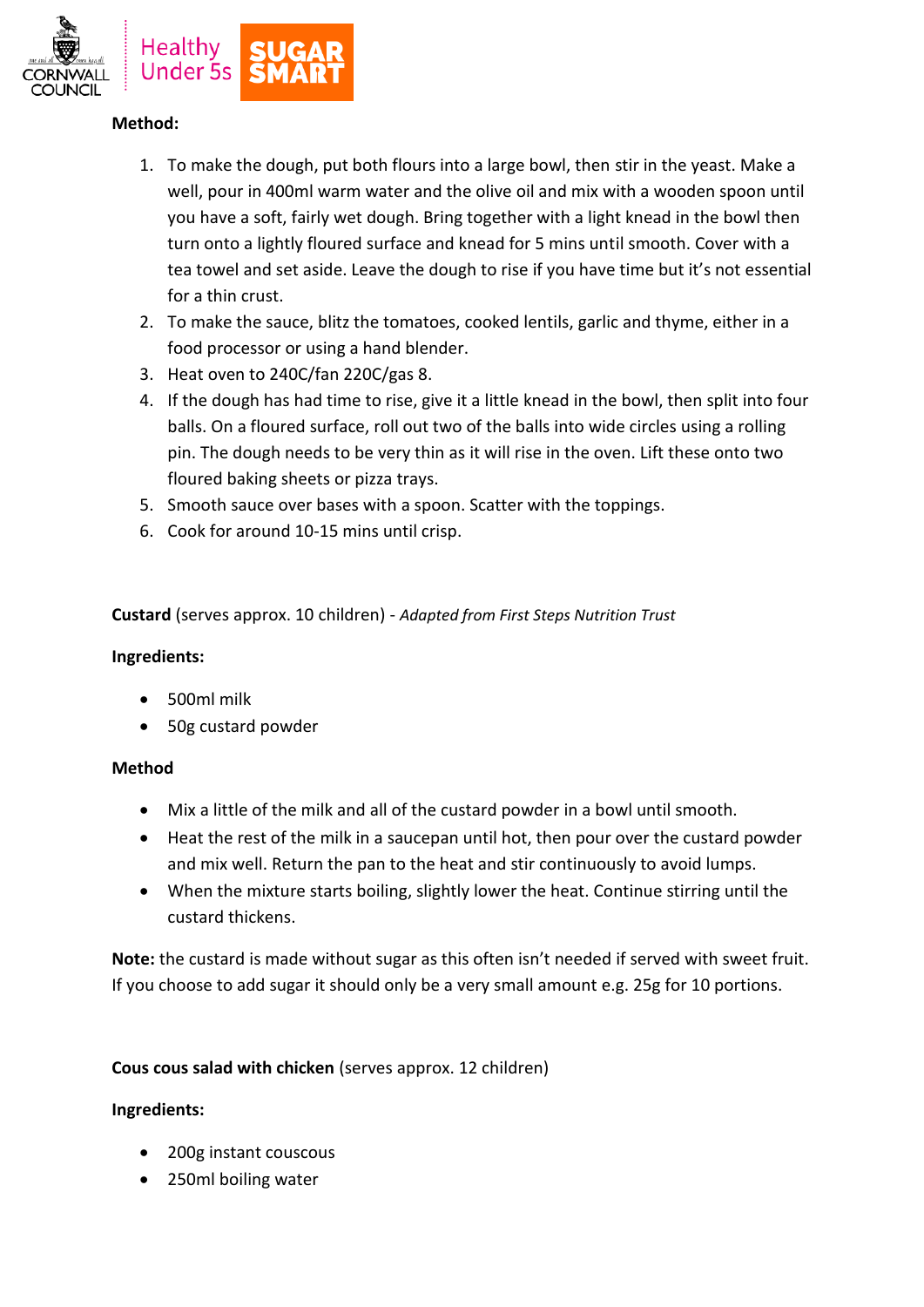

- Juice of half a lemon
- 1 tbsp vegetable oil
- 2 tomatoes
- A chunk of cucumber
- A quarter each of red and yellow peppers, washed and chopped into small pieces
- 1 spring onion, sliced finely
- Lots of chopped herbs: mint, parsley or coriander
- 1 large chicken breast, cooked and chopped into small pieces
- Black pepper

1. Put the couscous in a bowl and add the boiling water. Stir it around with a fork until it soaks up all the water – this will take a few minutes.

**\_\_\_\_\_\_\_\_\_\_\_\_\_\_\_\_\_\_\_\_\_\_\_\_\_\_\_\_\_\_\_\_\_\_\_\_\_\_\_\_\_\_\_\_\_\_\_\_\_\_\_\_\_\_\_\_\_\_\_\_\_\_\_\_\_\_\_\_\_\_\_\_\_\_\_**

- 2. Add the lemon juice and the oil and fluff it up with the fork again.
- 3. Add the chopped vegetables, chicken and herbs and some black pepper.

# **Thursday**

## **Mackerel Dip**

## **Ingredients:**

- 1 can of mackerel in oil
- 100g/ full fat soft cheese
- Juice of 1 lemon
- Black pepper

## **Method:**

- 1. Drain away the oil and remove the skin from the mackerel.
- 2. Place the fish and soft cheese in the bowl and mash together thoroughly with a fork.
- 3. Cut the lemon in half and squeeze out the juice, add to the fish mixture.
- 4. Season with pepper.

# **Sultana and carrot mini pancakes** (makes 8) - *Adapted from Change4Life*

- 100g wholemeal self-raising flour
- 1 tsp ground mixed spice
- 1 large egg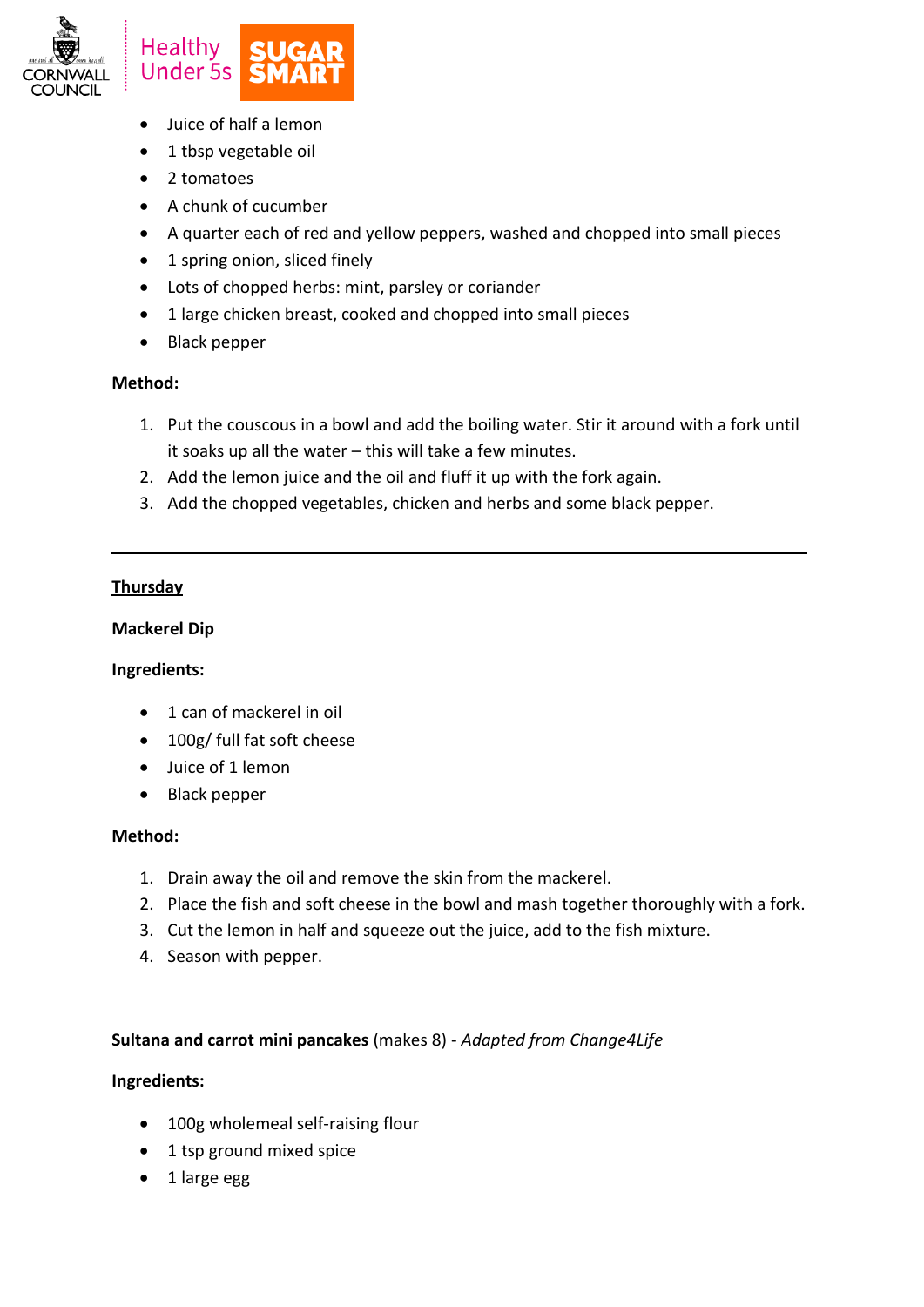

- 80g grated carrot
- 4 tbsp low-fat, lower-sugar plain yoghurt
- 100ml semi-skimmed milk
- 30g sultanas or raisins
- 1 tsp vegetable oil

- 1. Put the flour, mixed spice, egg, grated carrot, yoghurt and milk into a large mixing bowl and use a hand whisk or fork to mix together thoroughly.
- 2. Stir in the sultanas or raisins.
- 3. Heat a non-stick frying pan over a medium heat. Add 2-3 drops of oil. Cook tablespoonfuls of the batter in batches, turning them over after 1-2 minutes to cook the other side.
- 4. Make 8 drop scones altogether, adding a further 2-3 drops of oil to the frying pan with each batch.

**\_\_\_\_\_\_\_\_\_\_\_\_\_\_\_\_\_\_\_\_\_\_\_\_\_\_\_\_\_\_\_\_\_\_\_\_\_\_\_\_\_\_\_\_\_\_\_\_\_\_\_\_\_\_\_\_\_\_\_\_\_\_\_\_\_\_\_\_\_\_\_\_\_\_\_**

# **Friday**

# **Chicken and vegetable curry** - *Adapted from Annabel Karmel*

## **Ingredients:**

- 2 tbsp vegetable oil
- 2 chicken breasts cut into chunks
- 1 onion, peeled & chopped
- 1 garlic clove, crushed
- 1 medium apple, peeled & thinly sliced
- 100 g baby sweetcorn, cut into quarters
- 1 tbsp Korma curry paste
- 1/2 tbsp mango chutney
- 1 tbsp tomato puree
- 100 g frozen peas
- 150 ml coconut milk
- 1 low salt chicken stock cube dissolved in 150ml boiling water
- Black pepper
- Rice to serve

## **Method:**

- 1. Heat 1 tbsp oil in a wok or frying pan and stir-fry the chicken for about 4 minutes.
- 2. Remove chicken and set aside.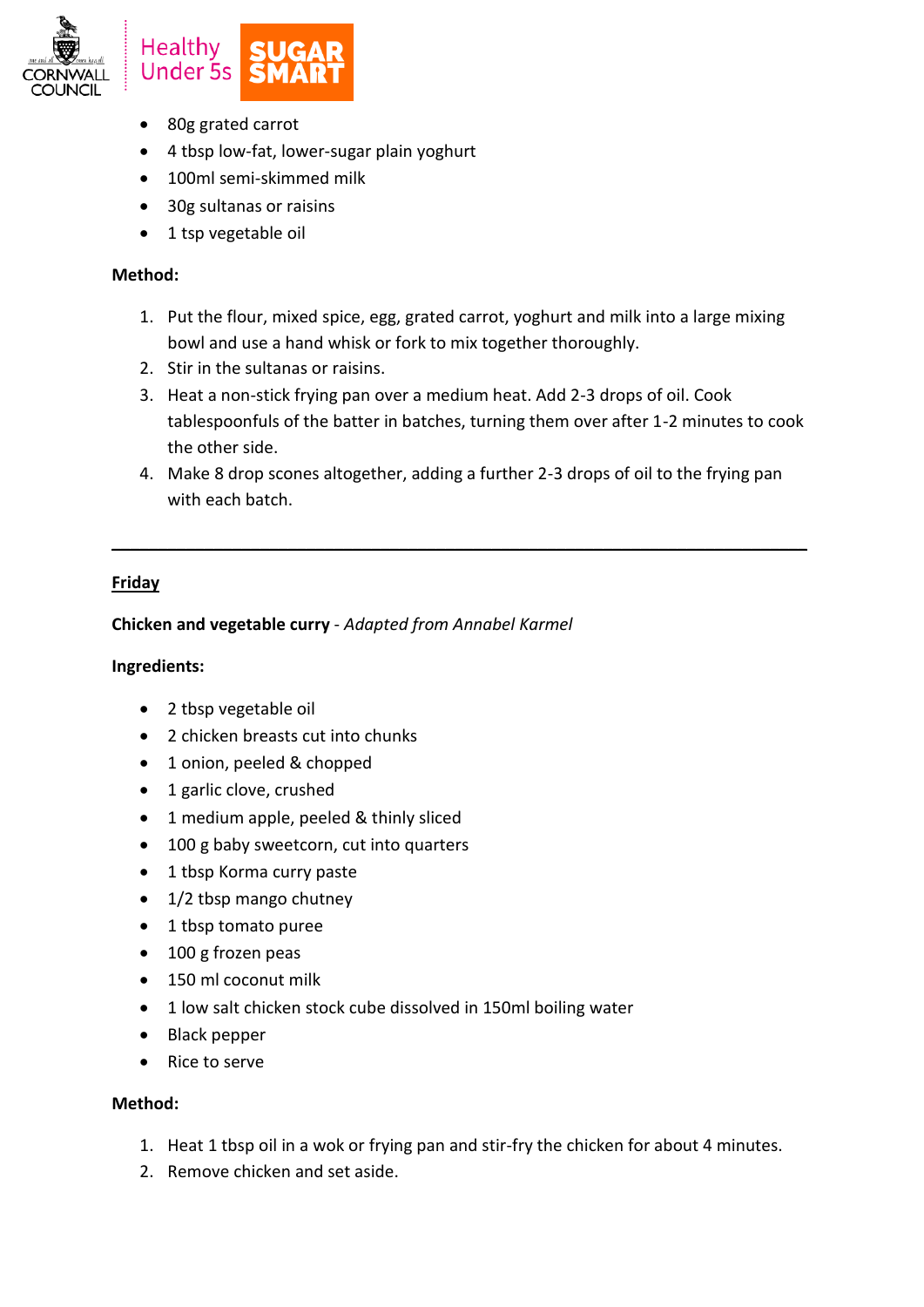

- 3. Heat the remaining oil in the wok and sauté the onion and garlic for 3 minutes.
- 4. Next, add the apple and sweetcorn and stir-fry for 3 minutes.
- 5. Add the korma curry paste, mango chutney, tomato purée, frozen peas, coconut milk, chicken stock and chicken pieces and simmer for 15 to 20 minutes.
- 6. Season with pepper and serve with rice.

\*Replace the chicken for chickpeas and use a low salt vegetable stock cube for vegetarians.

**Rice pudding with fruit** (makes approx. 8 child size portions) – *Adapted from First Steps Nutrition Trust*

## **Ingredients:**

- 85g pudding rice
- 850ml milk
- 30g sugar
- Fruit to serve see note

## **Method:**

- 1. Place the rice, milk and sugar in a saucepan and heat gently, stirring all the time, until the mixture just comes to the boil.
- 2. Turn the heat down and, stirring regularly, allow to simmer gently for about 20 minutes while the rice absorbs the milk.

**Note:** this can be served with a variety of fruit including raisins, dried apricots, mashed/sliced banana, mixed frozen berries etc.

**Mexican bean and cheese wraps** (serves approx. 5 children) – *Adapted from First Steps Nutrition Trust*

## **Ingredients:**

- 1 x 400g can five bean salad, no added sugar and salt, drained
- 2 1/<sub>2</sub> wraps tortilla wraps, halved 150g
- 80g cheddar cheese
- 25g lettuce
- Pepper and celery sticks to serve

## **Method:**

1. Mash the mixed beans with a fork.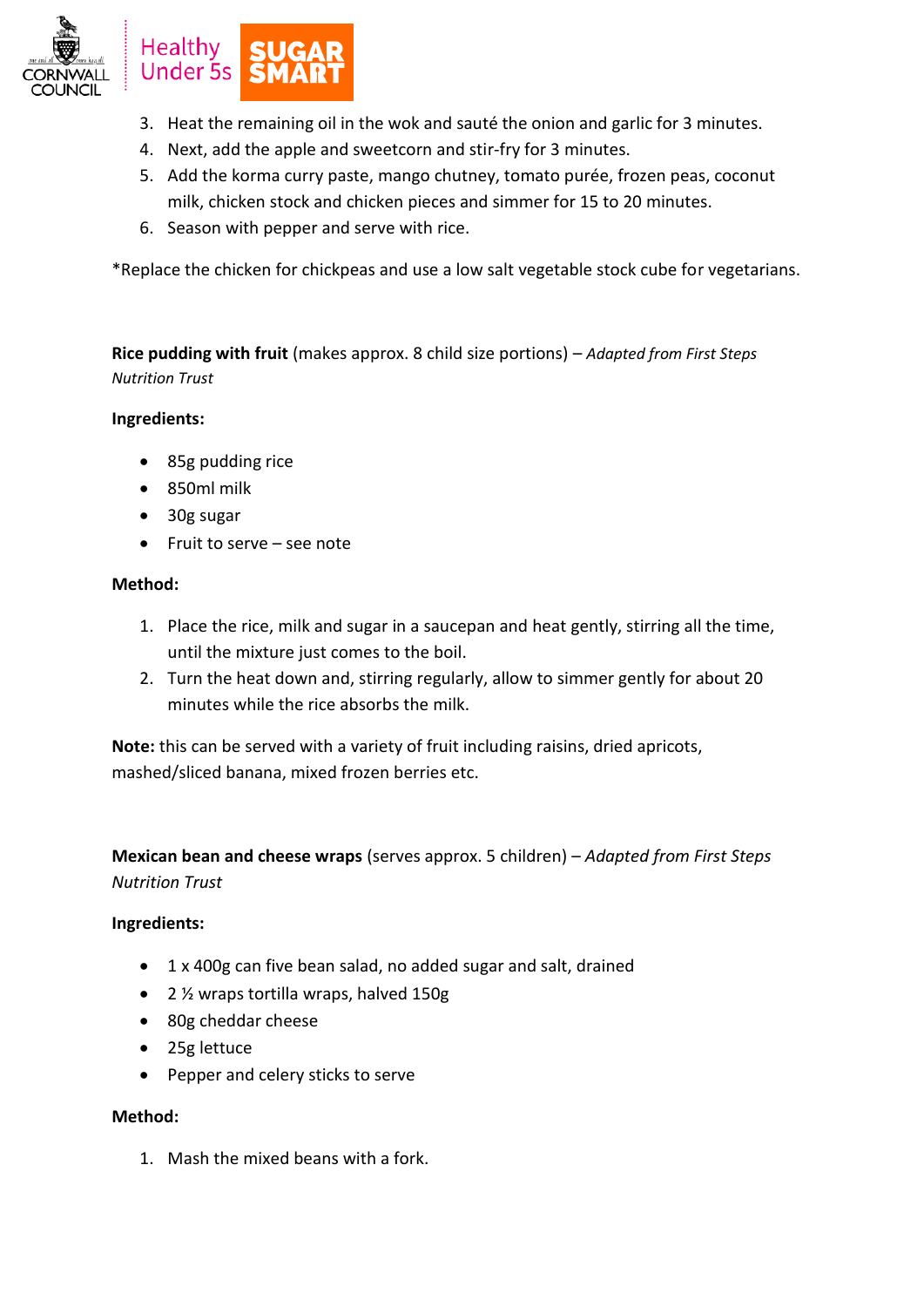

- 2. Grate the cheese and roughly chop the lettuce.
- 3. Divide the beans between the wraps and top with some cheese.
- 4. Roll up and slice as needed.

## **Week 2**

## **Monday**

**Pitta bread fingers with tuna pate and carrot sticks** (serves 4) **–** *Adapted from First Steps Nutrition*

**\_\_\_\_\_\_\_\_\_\_\_\_\_\_\_\_\_\_\_\_\_\_\_\_\_\_\_\_\_\_\_\_\_\_\_\_\_\_\_\_\_\_\_\_\_\_\_\_\_\_\_\_\_\_\_\_\_\_\_\_\_\_\_\_\_\_\_\_\_\_\_\_\_\_\_**

## **Ingredients:**

- 1 can (160g) tuna in water, drained (drained weight 112g)
- 2 tablespoons (50g) Greek yoghurt
- Juice of 1/2 lemon
- 2 pitta breads
- I large carrot, washed, topped and tailed, peeled, and cut into sticks

## **Method:**

- 1. To make the tuna pâté, mix together the drained tuna, yoghurt and lemon juice.
- 2. Toast the pitta bread and cut into slices.
- 3. Serve with the tuna pâté and carrot sticks.

**Spaghetti bolognese with hidden veggies –** *Adapted from Change4Life* (makes approx. 8 child sized portions)

- 300g extra-lean minced beef
- 400g chopped tomatoes
- 300g dried spaghetti
- 1 large onion, finely chopped
- 2 garlic gloves, crushed or finely chopped
- 2 tbsp tomato purée
- 2 tsp dried mixed herbs
- 1 red pepper, deseeded and chopped
- 3 handfuls mushrooms (cup or button), sliced
- 1 carrot, finely chopped
- 1 courgette, chopped
- 150ml reduced-salt vegetable or chicken stock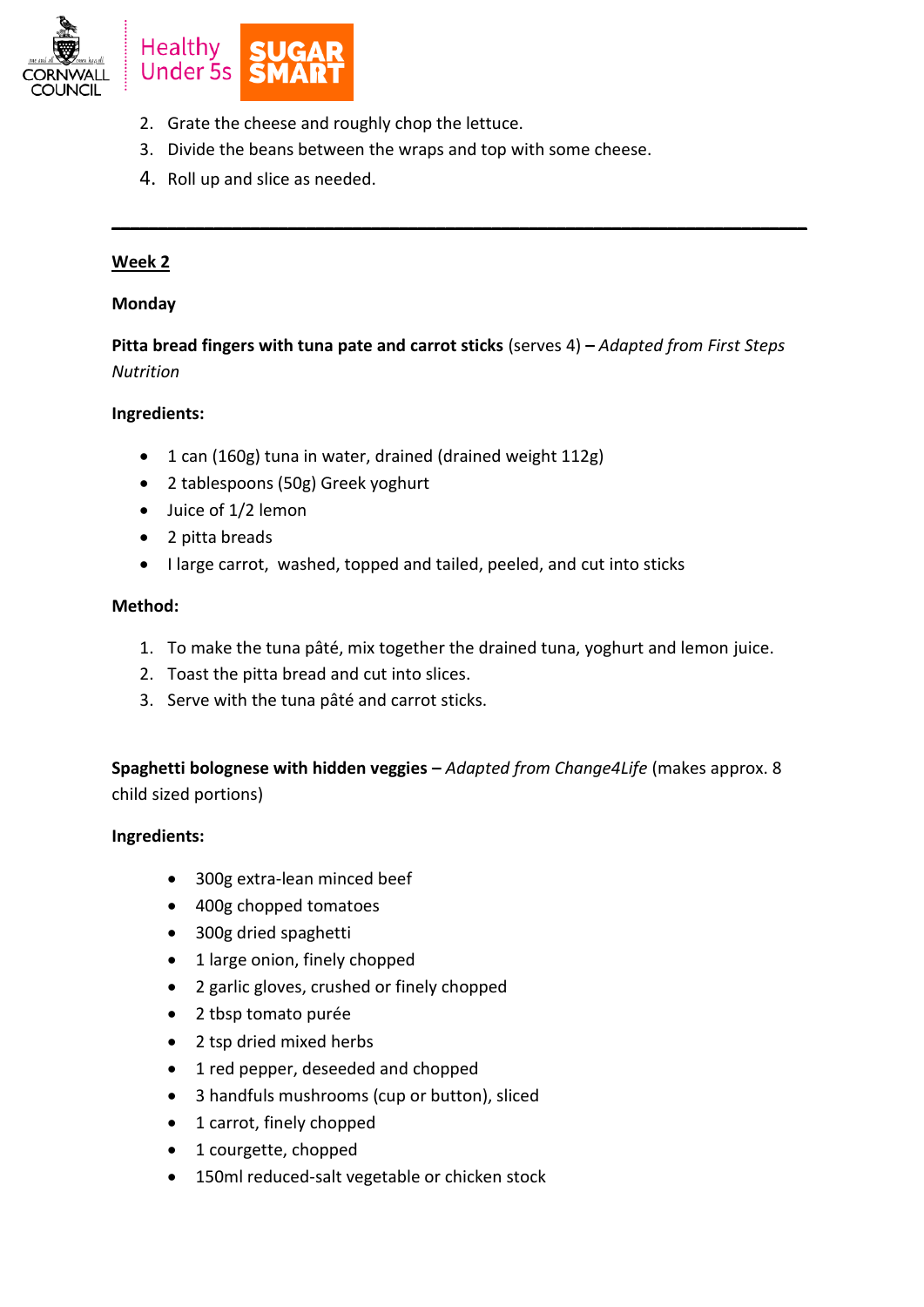

1 pinch ground black pepper

## **Method:**

- 1. Heat a large saucepan and add the minced beef, a handful at a time, cooking until browned. Add the onion and cook for another few minutes.
- 2. Add all the remaining ingredients to the pan, apart from the spaghetti. Bring to the boil, then lower the heat and simmer gently for 15 to 20 minutes.
- 3. When the sauce has been cooking for 10 minutes, start to cook the spaghetti. Bring a large saucepan of water to the boil, add the pasta and bring back to the boil. Stir well and cook for 8 to 10 minutes, until tender.
- 4. Season the bolognese sauce with pepper. Drain the spaghetti and serve with the sauce.

## **Poached Pears** – *Adapted from First Steps Nutrition* (serves approx. 8)

## **Ingredients:**

4 large pears

## **Method:**

- 1. Peel the pears, remove the core and cut into quarters.
- 2. Place the pears in a saucepan of gently simmering water and poach for about 15 minutes.
- 3. Remove the poached pears and place in a serving bowl.

**Custard –** please see Wednesday - Week 1

## **Tuesday**

**Creamy Chicken and Leek Hotpot** – *Adapted from First Steps Nutrition* (Makes approx. 8 child sized portions)

**\_\_\_\_\_\_\_\_\_\_\_\_\_\_\_\_\_\_\_\_\_\_\_\_\_\_\_\_\_\_\_\_\_\_\_\_\_\_\_\_\_\_\_\_\_\_\_\_\_\_\_\_\_\_\_\_\_\_\_\_\_\_\_\_\_\_\_\_\_\_\_\_\_\_\_**

- 2 tablespoons vegetable oil
- 2 large leeks (about 200g), washed and sliced into 1cm slices
- 3 large carrots (about 300g ), peeled and cubed
- 2-3 stalks celery (about 100g), washed and sliced
- 300g chicken breasts, cubed
- 400g potatoes, washed and cubed
- 100g frozen green beans, chopped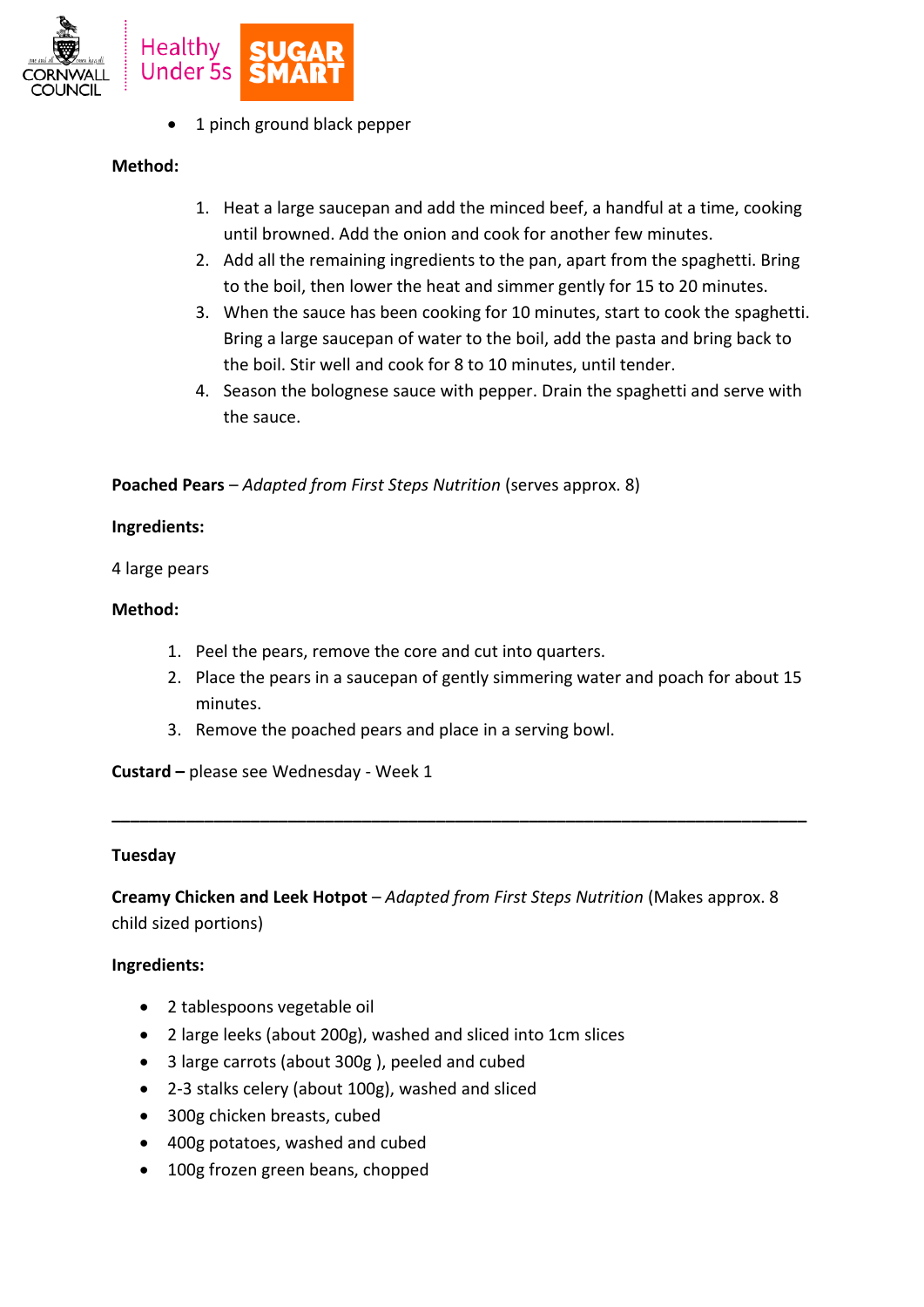

- 500ml water
- 200g low-fat soft cheese

- 1. Heat the oil in a large pan. Add the leeks, carrots, celery and chicken and fry for 2 to 3 minutes.
- 2. Add the potatoes, green beans and water, bring to the boil and simmer for about 20 minutes until the vegetables and chicken are cooked.

**\_\_\_\_\_\_\_\_\_\_\_\_\_\_\_\_\_\_\_\_\_\_\_\_\_\_\_\_\_\_\_\_\_\_\_\_\_\_\_\_\_\_\_\_\_\_\_\_\_\_\_\_\_\_\_\_\_\_\_\_\_\_\_\_\_\_\_\_\_\_\_\_\_\_\_**

3. Turn off the heat, stir in the soft cheese until evenly distributed and serve immediately.

## **Wednesday**

**Banana and apricot bagels** – *Adapted from Change4Life* (serves 8)

## **Ingredients:**

- 4 wholemeal bagels, sliced in half
- 80g low-fat soft cheese
- 40g ready-to-eat dried apricots, chopped
- 2 bananas, sliced

## **Method:**

- 1. Preheat the grill. Lightly toast the cut sides of each bagel.
- 2. Mix the low-fat soft cheese and apricots together and spread over the bagel bases.
- 3. Top with sliced banana and sandwich the bagel tops in place.

If you can't eat dairy products, leave out the soft cheese. Mash the banana and spread over the toasted bagel, then sprinkle the chopped apricots on top.

**Turkey Stir Fry** – *Adapted from Change4Life* (makes approx. 8 child size portions)

- 125g dried egg noodles, medium or fine
- 1 small orange, juiced
- 1 tbsp reduced-salt soy sauce
- 1 tbsp cornflour
- 1 tbsp vegetable oil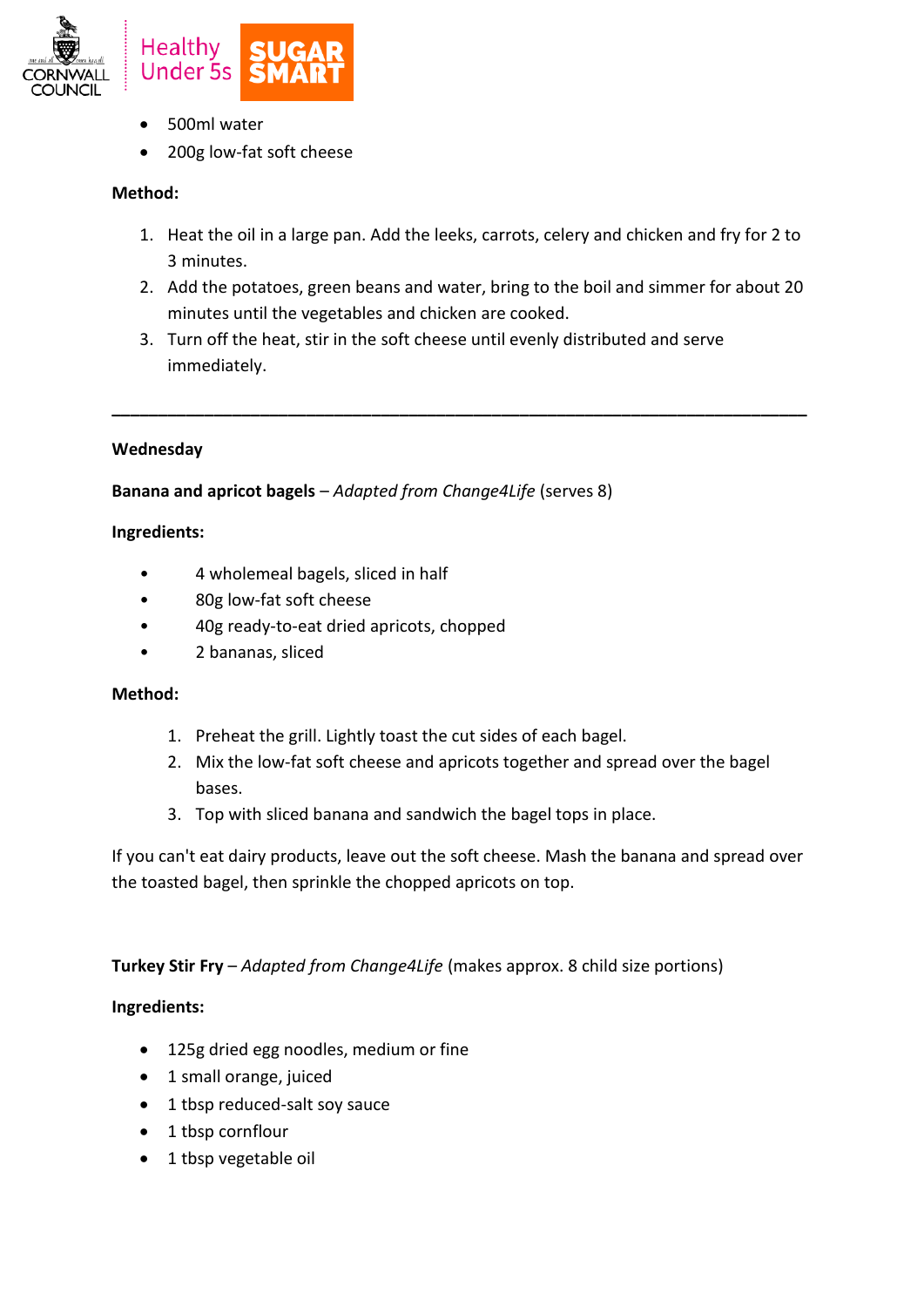

- 350g skinless turkey breast, cut into strips
- 5 spring onions, thinly sliced
- 1 pepper, any colour, deseeded and thinly sliced
- 1 carrot, cut into thin strips
- 2 celery sticks, thinly sliced
- 1 handfuls mushrooms (cup or button), sliced
- 1 pinch ground black pepper

- 1. Put the noodles into a heatproof bowl and cover with boiling water. Soak for 6 minutes, or follow the instructions on the packet.
- 2. Next, mix together the orange juice, soy sauce and cornflour until smooth. Set to one side. Heat the oil in a wok or very large frying pan.
- 3. Add the turkey and stir-fry briskly for 3-4 minutes. Add the spring onions, pepper, carrot, celery and mushrooms. Stir-fry over a high heat for another 3-4 minutes, until the turkey is cooked. The vegetables should remain crisp and crunchy.
- 4. Give the orange juice mixture a good stir, then add it to the stir-fry and cook for a few moments until thickened. Drain the noodles well, then add them to the turkey mixture. Serve at once.

## **Alternative ideas:**

For a vegetarian version, replace the turkey with a 300g pack of firm tofu cut into chunks, or Quorn chicken-style pieces.

Or if you prefer, leave out the noodles and cook 150g long grain rice to serve with the stirfry.

# **Pineapple Upside Down Pudding** – *Adapted from Children's Food Trust* (serves 10)

## **Ingredients**

- 1 x 432g can (drained weight 275g) Pineapple, canned in natural juices or fresh
- 75g Self-raising flour
- 75g Caster sugar
- 75g Soft margarine
- $\bullet$  1½ (75g) Eggs)
- Glacé cherries 35g

# **Method:**

1. Preheat the oven to 180ºC/350ºF/gas mark 4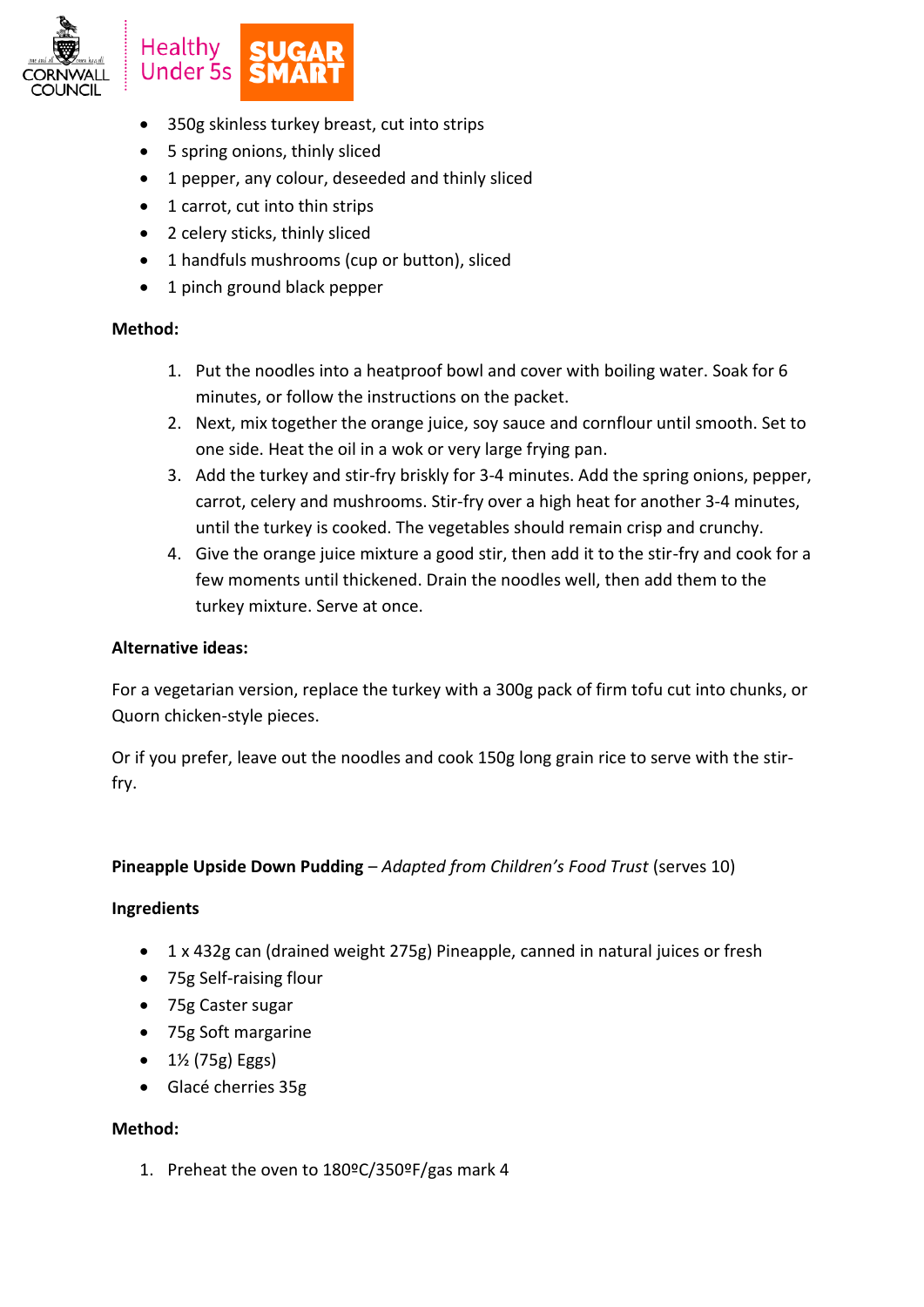

- 2. Drain the pineapple, if using canned, or peel and prepare fresh pineapple.
- 3. Put the flour, sugar, margarine and eggs into a bowl and beat for 2–3 minutes.
- 4. Grease an ovenproof dish and lay out the pineapple rings and glace cherries.
- 5. Top the pineapple with the sponge mixture and bake in the oven for 30 minutes.

**Easy Minestrone Soup with lentils** – *Adapted from First Steps Nutrition* (makes approx. 8 child size portions)

Ingredients:

- 50g small pasta pieces or pasta for soup
- 500g carton of passata or 1 large can (400g) chopped tomatoes
- 1 x 400g tin haricot beans drained
- 350g frozen mixed vegetables
- 2 tablespoons vegetable oil
- 1 teaspoon bouillon powder
- 1 teaspoon dried mixed herbs or 1 tablespoon fresh parsley, finely chopped
- 800ml water

## **Method:**

- 1. Add all the ingredients to a large pan.
- 2. Bring to the boil stirring occasionally so the pasta doesn't stick to the bottom.

**\_\_\_\_\_\_\_\_\_\_\_\_\_\_\_\_\_\_\_\_\_\_\_\_\_\_\_\_\_\_\_\_\_\_\_\_\_\_\_\_\_\_\_\_\_\_\_\_\_\_\_\_\_\_\_\_\_\_\_\_\_\_\_\_\_\_\_\_\_\_\_\_\_\_\_**

- 3. Turn the heat down and simmer for about 15 to 20 minutes until the pasta is cooked.
- 4. Stir well before serving.

# **Thursday**

**Mediterranean pie** – *Adapted from First Steps Nutrition* (makes approx. 8 child size portions)

- 1.4kg (1,400g) potatoes, washed and diced, or peeled and diced
- 100ml semi-skimmed milk
- 2 tablespoons vegetable oil
- 1 small onion, peeled and diced
- 1 teaspoon garlic paste or 1 clove garlic, crushed
- 1 teaspoon bouillon powder
- 1 red pepper, washed, de-seeded and sliced
- 1 courgette, washed, topped and tailed and cut into cubes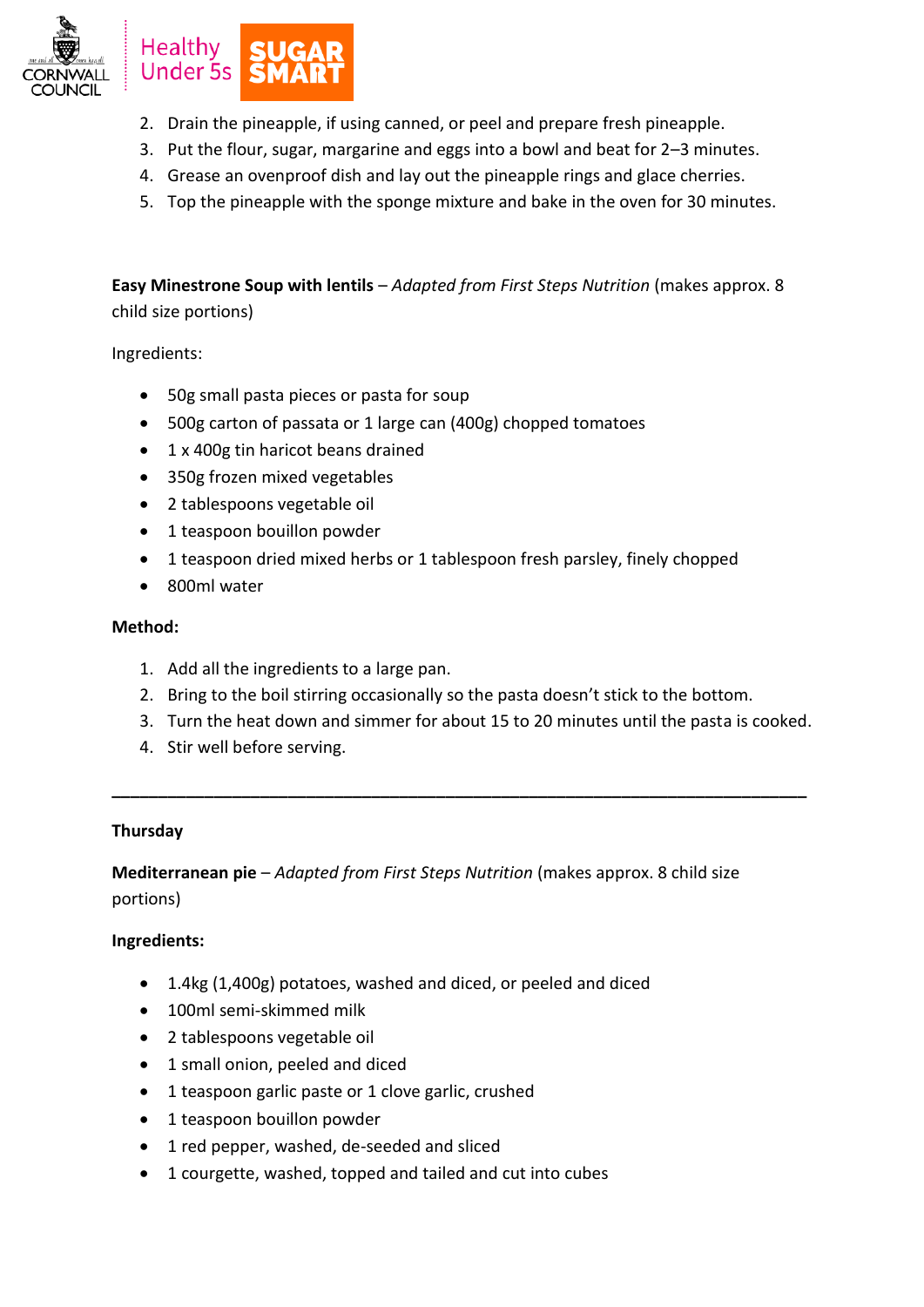

- 1 large can (400g) chickpeas, drained and rinsed (drained weight 240g)
- 1 large can (400g) chopped tomatoes
- 1 teaspoon dried mixed herbs
- 40g sunflower seeds

- 1. Boil the potatoes in water for about 15 minutes until soft. Drain and mix with the semi-skimmed milk, mashing to a desired consistency.
- 2. In a large pan, heat the vegetable oil and add the onion, garlic and bouillon powder. Fry gently, stirring, until the onion softens.
- 3. Add the red pepper, courgette, chickpeas, tomatoes and dried mixed herbs. Simmer until all the vegetables are soft.
- 4. Put the vegetable mixture in an ovenproof bowl and top with the mashed potato. Sprinkle the sunflower seeds on the top.
- 5. If the potato and filling are both still hot, you can just grill the top of the pie before serving. Otherwise heat the pie through in a hot oven (180°C / 350°F / Gas 4) for about 10 to 15 minutes.

## **Instant Fruity Frozen Yoghurt**

## **Ingredients:**

- 250g of frozen fruit of your choice
- 250g Greek yoghurt

## **Method:**

1. Blend the frozen fruit and yoghurt in a blender for 20 seconds until a smooth icecream like texture. Scoop into bowls and serve straight away or store in the freezer.

## **Mini Vegetable Quiches –** *Adapted from HENRY*

- 4-6 large tortilla wraps
- 6 eggs
- A little milk
- A small head of broccoli
- 2-3 handfuls of frozen mixed vegetables
- 160g hard cheese grated (e.g. cheddar)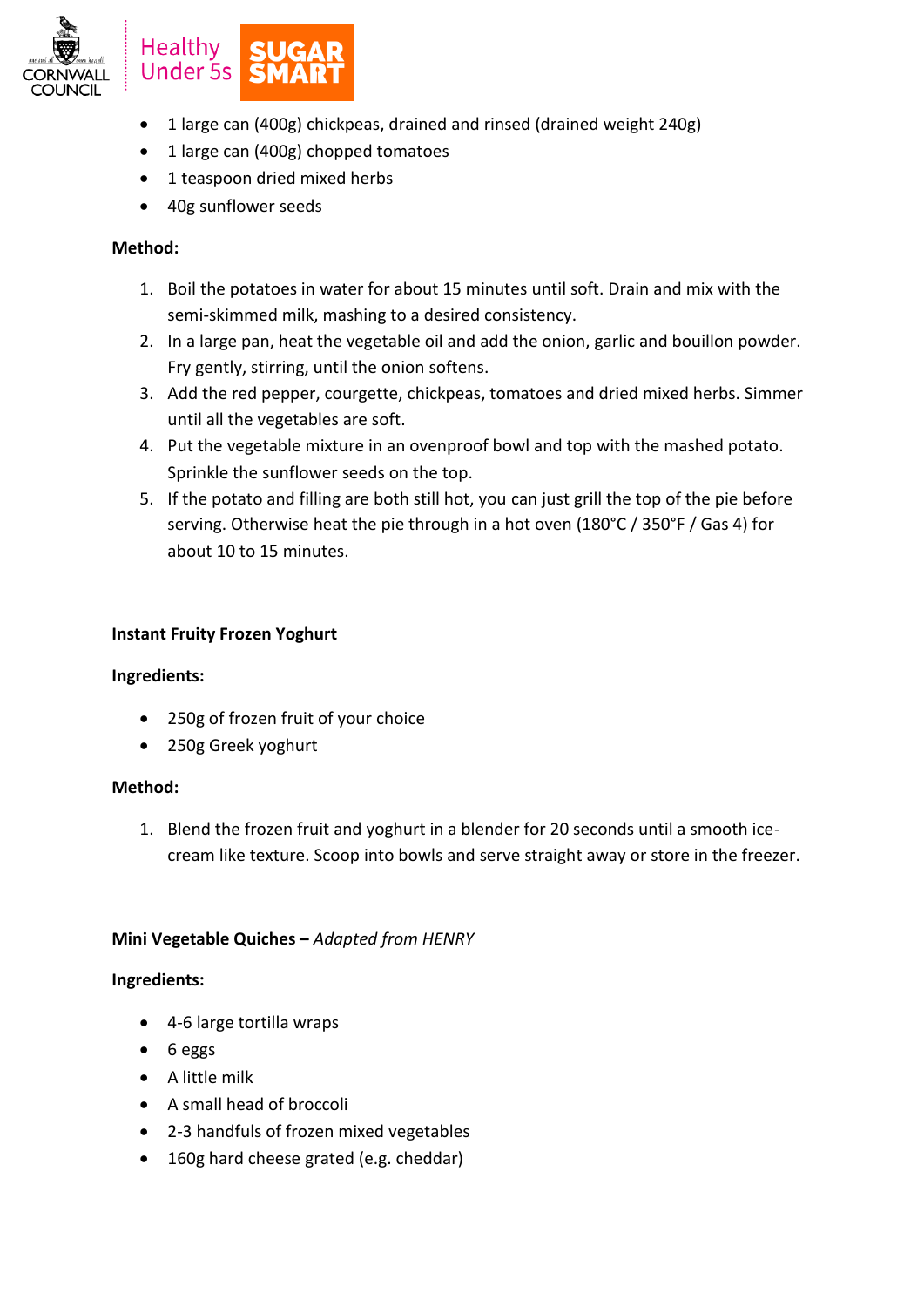

A little vegetable oil

# **Method:**

- Heat the oven to 160C/140C fan/gas 4. Using the pastry brush apply a little vegetable oil around the inside of each of the holes in the muffin tin.
- Using the 12cm cutter or small plate cut 2-3 circles from each tortilla wrap. You may need to adjust the size of the circles to fit the muffin tin.
- Use the circles to line the 12 holes of the muffin tin, carefully pushing them into the holes to make cases. Put a selection of vegetables in each case.
- Beat the eggs with a little milk and pour into each tortilla case. Fill to below the lip to avoid it boiling over in the oven and making the cases stick to the pan.
- Add grated cheese on top. Bake until the egg has set, around 25 mins.

\* Any fresh or frozen vegetables can be used in this recipe - cherry tomatoes, chopped red peppers and mushrooms work well

**\_\_\_\_\_\_\_\_\_\_\_\_\_\_\_\_\_\_\_\_\_\_\_\_\_\_\_\_\_\_\_\_\_\_\_\_\_\_\_\_\_\_\_\_\_\_\_\_\_\_\_\_\_\_\_\_\_\_\_\_\_\_\_\_\_\_\_\_\_\_\_\_\_\_\_**

# **Friday**

**Fish pie with sweet potato topping –** *Adapted from Children's Food Trust* (serves 5 )

# **Ingredients:**

- 350 g sweet potato, peeled
- 100 g white, floury potatoes, peeled
- 80 g salmon, fresh
- 80 g haddock, fresh
- 50 g smoked haddock, fresh
- 250 ml whole milk
- 20 g soft margarine
- 15 g plain flour

# **Method**:

- 1. Preheat the oven to 180ºC/350ºF/gas mark 4.
- 2. Chop the potato into 2cm cubes. Boil in water for 15 minutes or until soft.
- 3. Meanwhile put the salmon, haddock and smoked haddock in a large pan, cover with the milk (reserving some for the mashed potato) and simmer for 20 minutes or until the fish is cooked.
- 4. Remove the fish, check for bones and set aside. Reserve the milk.
- 5. Drain the potatoes and then mash with enough margarine and milk to make smooth consistency.
- 6. Prepare a roux white sauce: melt the remaining margarine in a pan on a low heat.